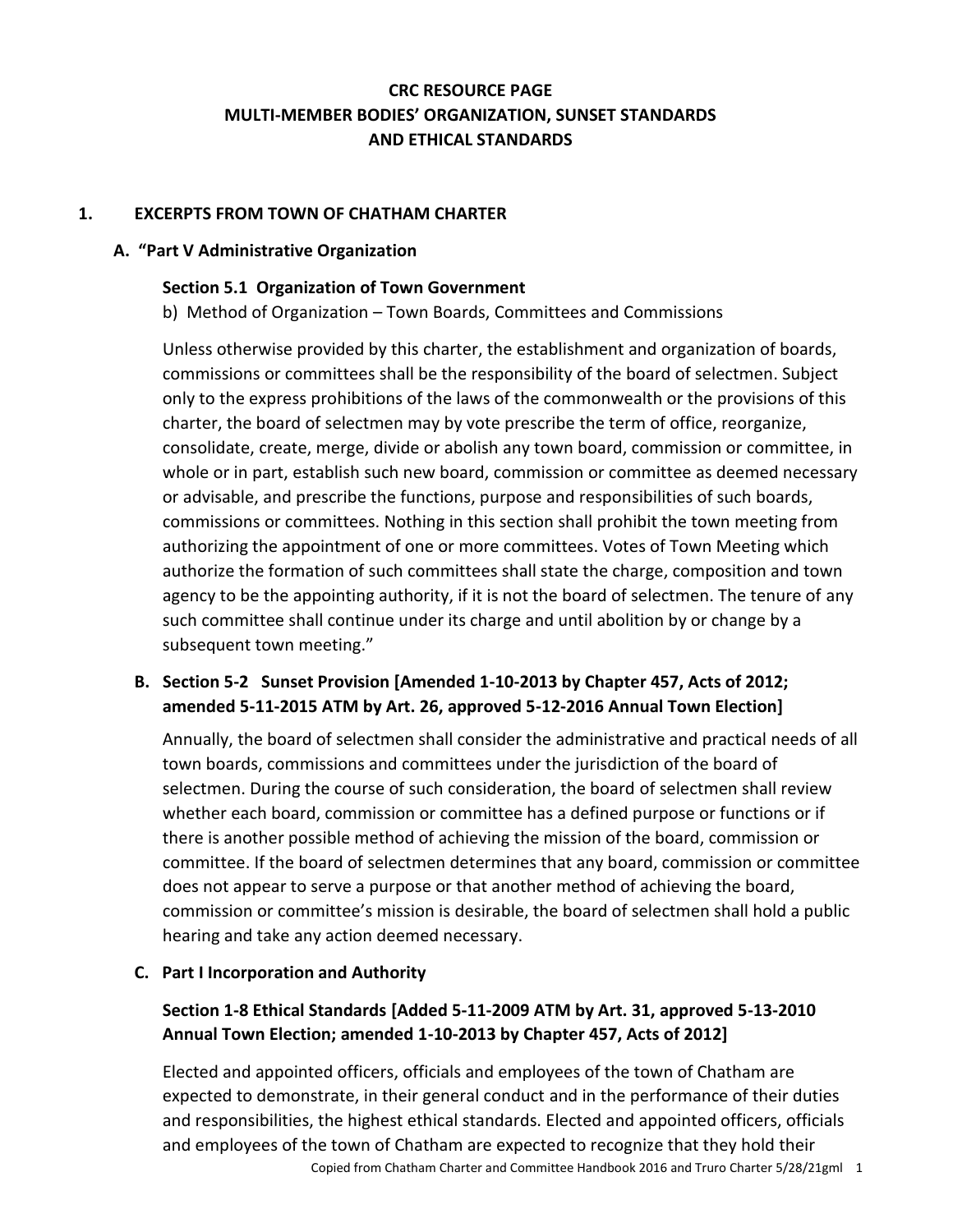offices or positions for the benefit of the public and that while acting in their official capacities they are expected to faithfully discharge the duties of their offices in the public interest, regardless of personal considerations. Elected and appointed officers, officials and employees of the town of Chatham shall not use their official positions to secure or to grant special consideration, treatment, advantage, privilege or exemption to themselves or to any other person beyond that which is available to every person.

### **D. CHATHAM COMMITTEE HANDBOOK 2016 Board of Selectmen Liaison**

Each Selectman is assigned to serve as liaison to several town committees. Personal attendance at a committee's meetings is at the discretion of the assigned Selectman Liaison. The duties of the Selectmen Liaison are to maintain communication with the assigned committee; review its deliberations and/or minutes; be included in the committee information notices and meeting postings, and keep the Board of Selectmen advised and updated on the committee's progress.

Other than advise on points of procedure, the Selectmen Liaison does not directly participate in or direct the deliberations of a committee; nor is the Selectman Liaison an ex officio member of the assigned committee. Should the need arise, the Chair of a committee should contact the Selectman Liaison to arrange a joint session of the committee with the Board of Selectmen. The committee chair may also contact the Chairmen of Selectmen directly.

**Town Staff Liaison** The Town Manager may appoint a staff member, often an appropriate department head, to serve as a Town Staff Liaison to a committee. The Staff Liaison serves as a facilitating resource to the committee, providing institutional knowledge, supporting documents and informed guidance on matters of concern to the committee. The Staff Liaison keeps the Town Manager informed of the body's work and any items of significance which may arise. The Town Staff Liaison does not direct the deliberations of the committee; nor is the Town Staff Liaison an ex officio member of the assigned committee. Committee requests for the Town Manager to appear at a scheduled public meeting should ordinarily flow through the Staff Liaison or the Board of Selectman liaison.

**Staff Support** Some committees have a Town staff person who serves as an administrative assistant. In such cases, the town staff person may record minutes of meetings, prepare and circulate information for meetings and perform other administrative duties.

### 2. **EXCERPTS FROM TRURO CHARTER – re APPOINTMENTS**

6-4-4 The Town Meeting or the Board of Selectmen may from time to time establish other multi-member bodies for particular purposes. The appointment of ad hoc committees by the Board of Selectmen shall be made only for specific and immediate purposes, and any